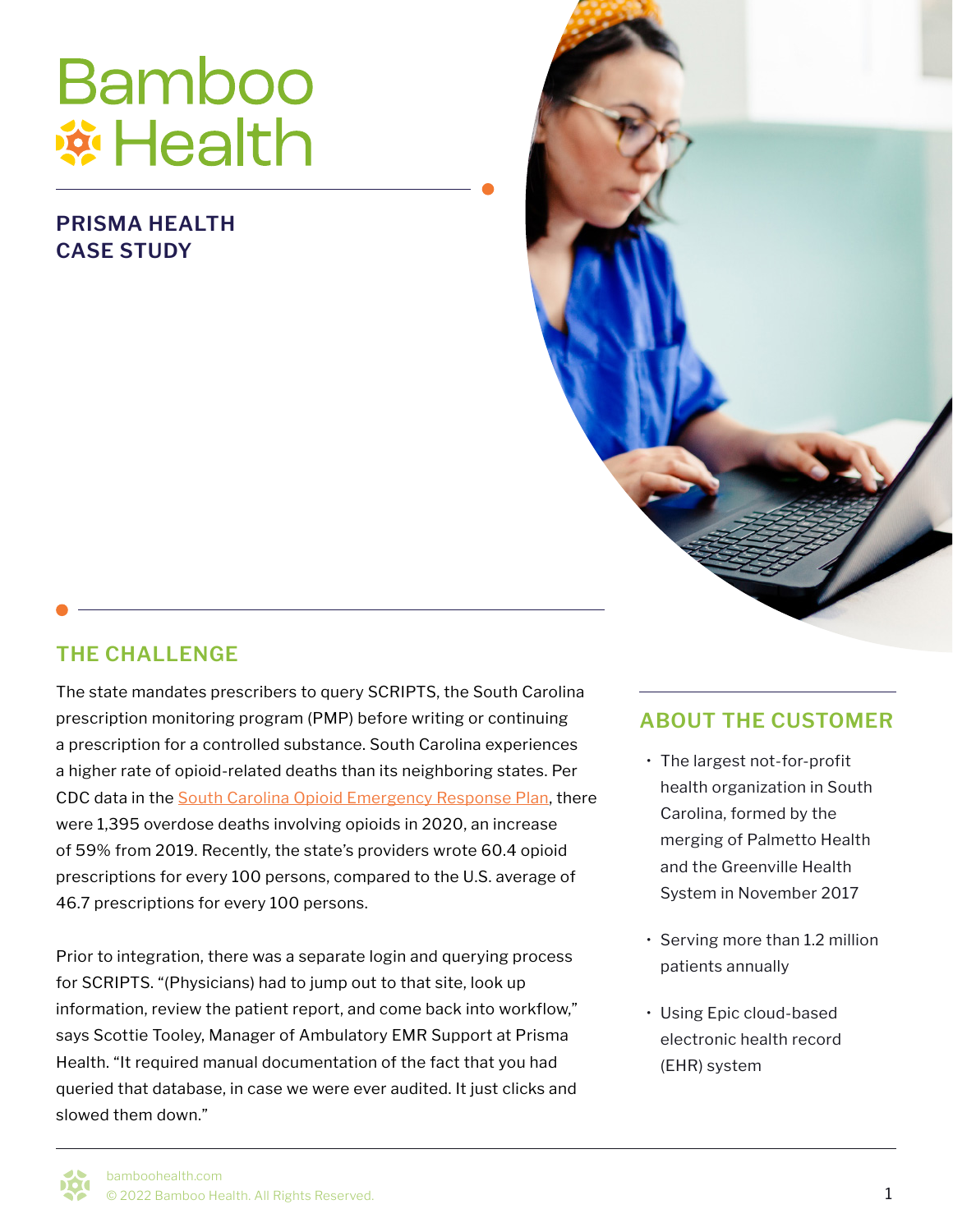#### **THE SOLUTION**

Prisma Health turned to Bamboo Health to provide over 1,000 clinicians with access to SCRIPTS through EHR workflow using PMP Gateway. PMP Gateway makes accessing data and analytics easy by integrating it directly in the clinical workflows of major EHRs. This level of interoperability means that clinicians can access patients' prescription histories much faster (in a matter of a few seconds) and spend more face-to-face time with their patients.

"That really helped to streamline the workflow to becoming much more of a one click experience, for being able to review information, automate documentation, and create a more compliant workforce," Tooley said.

**Dr. Jeffrey Gerac** *Chief Medical Information Officer Prisma Health - Upstate*

*"The overall sense is that PMP Gateway is working well and is a very helpful tool. There's been a tremendous push to change provider behavior on appropriate pain management, alternative pain management therapies, and non-opiates medications. So, having insight into everything the patient has received inside and outside of your organization, it is incredibly valuable at making an appropriate decision. We've definitely seen a very significant downward trend in total opiates prescribing over the last few years. Our providers can now easily query neighboring states' PMP in workflow. That's been a great help, too.* 

*A combination of being able to check the PMP along with e-prescribing of controlled substances, it's definitely decreased the amount of fraud that we see. By far, the biggest satisfier is that I can click the link, I'll see the report, I'm done. And not have to go and*  log into a different system. It makes providers more inclined to actually take the steps of *checking the database, because it is not difficult."*